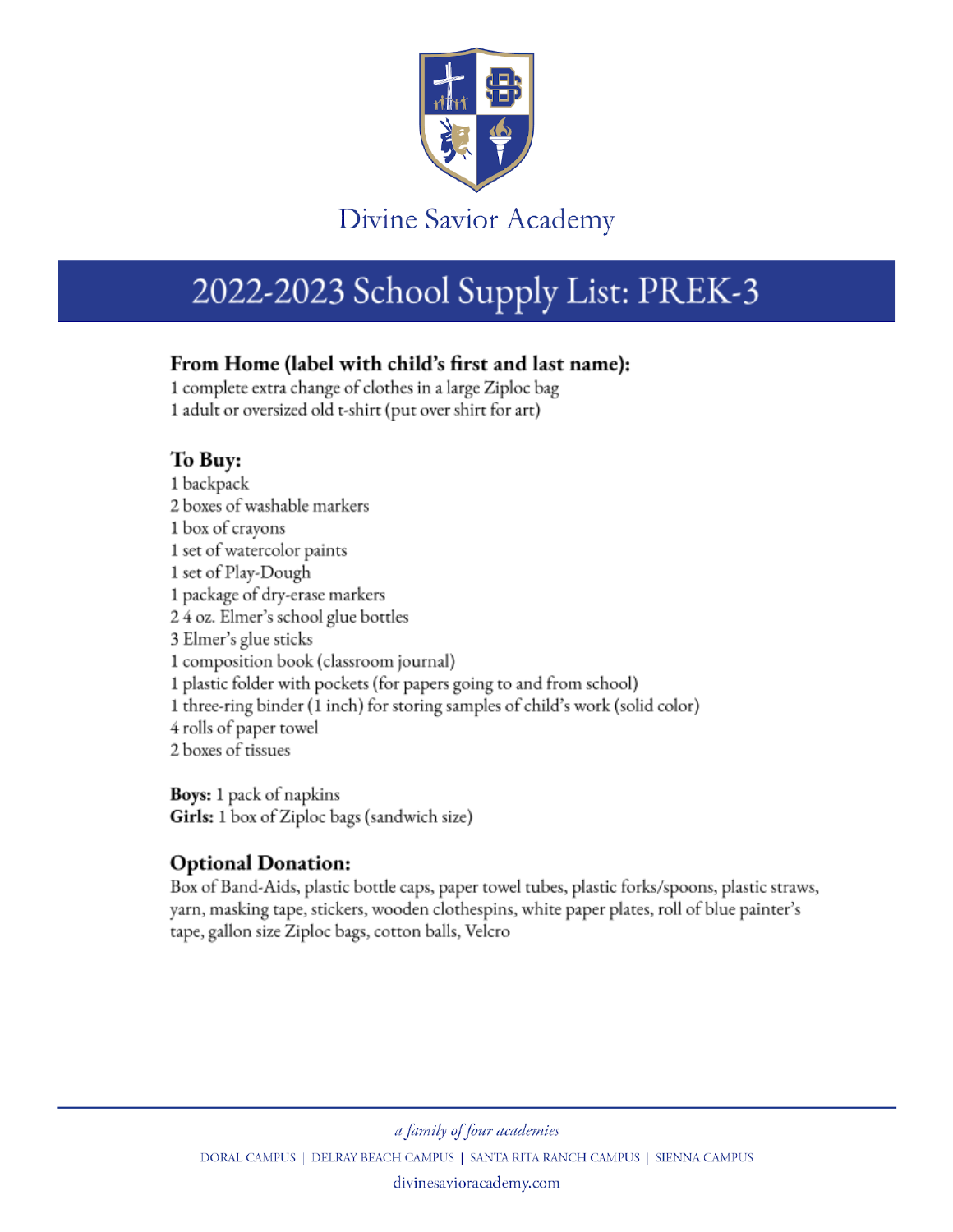

# 2022-2023 School Supply List: PREK-4

### From Home (label with child's first and last name):

1 complete extra change of clothes in a large Ziploc bag 1 adult or oversized old t-shirt (put over shirt for art)

## To Buy:

1 backpack 2 boxes of washable markers 1 box of crayons 1 set of watercolor paints 1 set of Play-Dough 1 package of dry-erase markers 2 4 oz. Elmer's school glue bottles 4 Elmer's glue sticks 1 composition book (classroom journal) 1 plastic folder with pockets (for papers going to and from school) 1 three-ring binder (1 inch) for storing samples of child's work (solid color) 4 rolls of paper towel 2 boxes of tissues

**Boys:** 1 pack of napkins  $+1$  pack of white paper plates **Girls:** 1 pack of napkins  $+1$  box of Ziploc bags (sandwich size)

## **Optional Donation:**

Box of Band-Aids, plastic bottle caps, paper towel tubes, plastic forks/spoons, plastic straws, yarn, masking tape, stickers, wooden clothespins, roll of blue painter's tape, gallon size Ziploc bags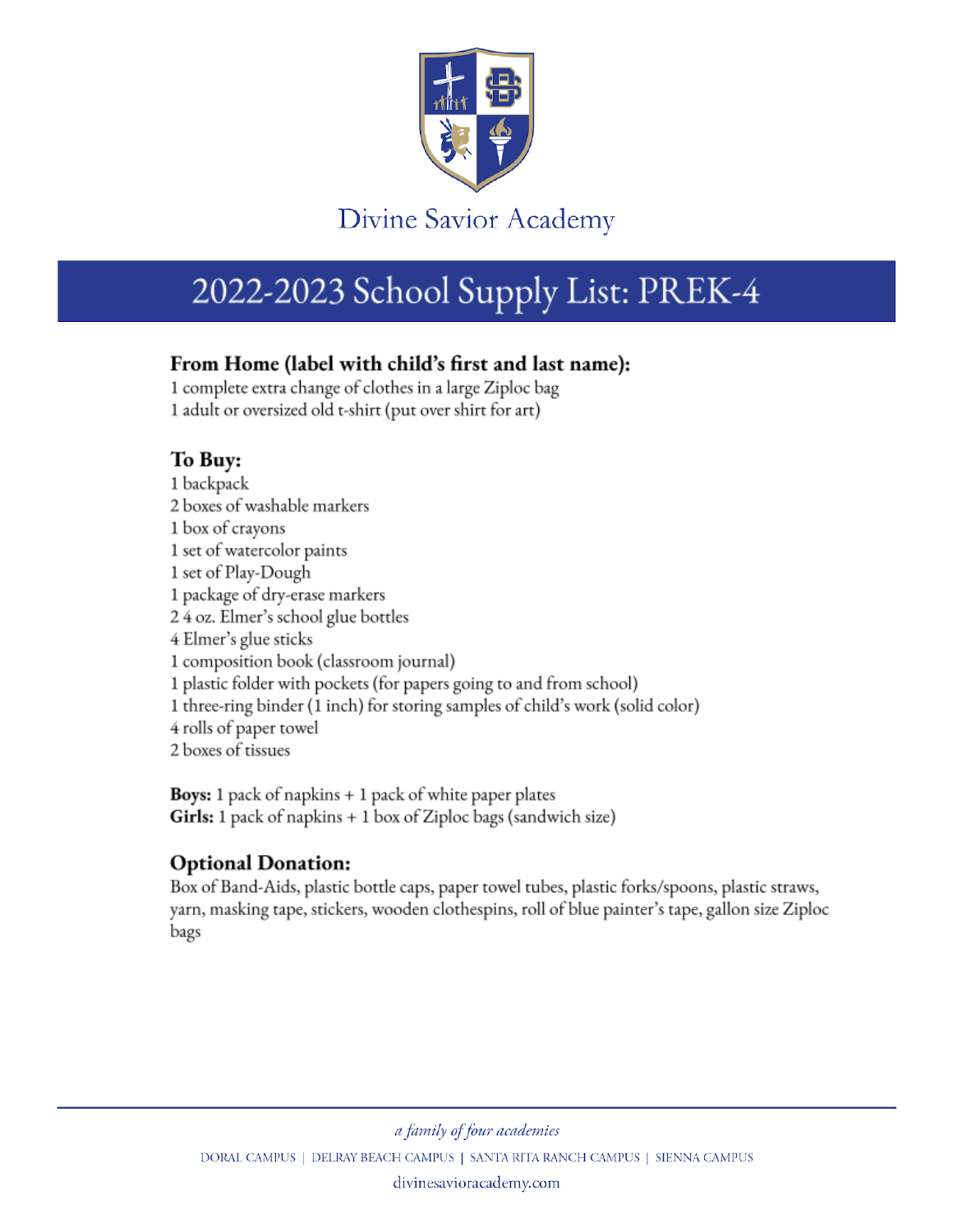

# 2022-2023 School Supply List: Kindergarten

#### From Home (label with child's first and last name):

1 complete extra change of clothes in a large Ziploc bag 1 adult or oversized old t-shirt (put over shirt for art) 1 pair of earbuds/headphones

#### To Buy:

1 backpack 3 plastic folders with pockets 1 folder with prongs 1 three-ring binder (1.5 inch) 2 primary journals 1 plastic pencil box 2 packages of yellow #2 pencils 2 boxes of Crayola markers 4 boxes of 24 Crayola crayons 1 box of colored pencils 1 set of watercolor paints (preferably Crayola) 1 box of oil pastels 1 bag of white model magic 1 package of dry erase markers 1 black sharpie 1 pair of Fiskars scissors 6 Elmer's glue sticks 1 bottle of Elmer's white school glue (4 oz.) 2 pink erasers 4 rolls of paper towel 2 boxes of tissues 1 set of Play-Dough 1 pair of non-marking gym shoes Boys: 1 pack of white basic paper plates, 1 box of Ziploc bags (sandwich size) Girls: 1 pack of napkins, 1 box of Ziploc bags (gallon size)

#### **Optional Donation:**

Box of Band-Aids, craft foam, stickers, highlighters, masking tape, clothespins, post-it notes, plastic forks/spoons, yarn, cotton balls, ribbon, shaving cream, finger paint, roll of blue painters' tape, chalk/sidewalk chalk, wiki sticks, dot markers, food coloring, magnets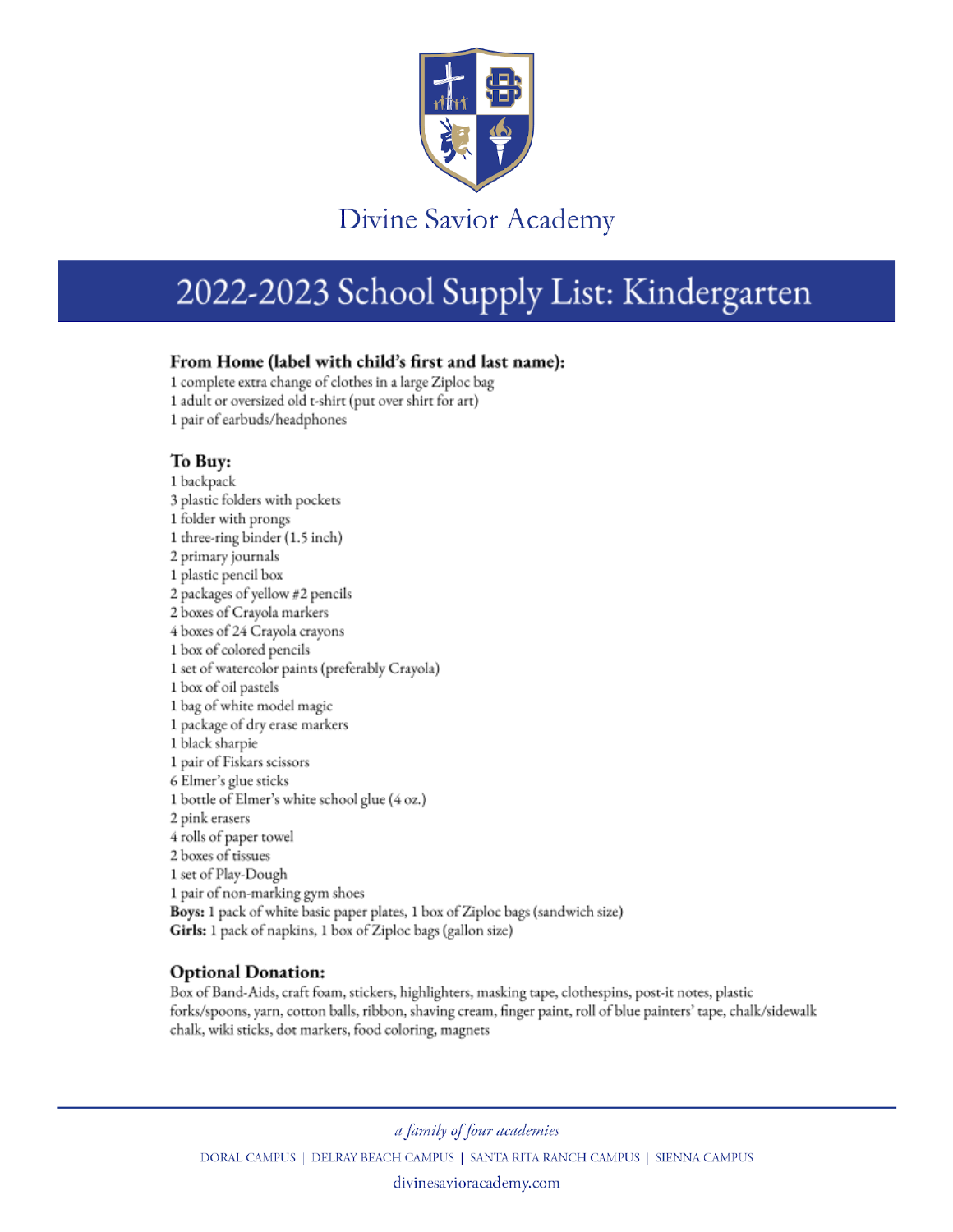

# 2022-2023 School Supply List: Grade 1

#### From Home (label with child's first and last name):

1 adult or oversized old t-shirt (put over shirt for art) 1 pair of non-marking gym shoes

#### To Buy:

1 backpack 1 set of earbuds or headphones (with a straight jack) 1 pencil box 2 boxes of crayons (24 count) 2 boxes of broad line markers (10 count) 1 set of watercolor paints (8 count) 1 bag of white model magic (40z) 1 box of oil pastels 2 boxes of colored pencils (12 or 24 count) 24 #2 pencils (yellow only) 1 pair of scissors 2 pink erasers 6 glue sticks 1 bottle of Elmer's white school glue 12 inch ruler (inches and centimeters) 2 plastic two-pocket folders 2 plastic two-pocket folders with prongs 3 wide ruled composition notebooks 1 black sharpie 1 yellow highlighter 1 package of dry erase markers 2 boxes of tissues 3 rolls of paper towel Boys: 1 box of Ziploc bags (sandwich size) Girls: 1 box of Ziploc bags (gallon size)

#### **Optional Donation:**

Band-Aids, quart-sized Ziploc bags, scotch blue tape, note cards, popsicle sticks, post-it notes, plastic forks/spoons, manila file folders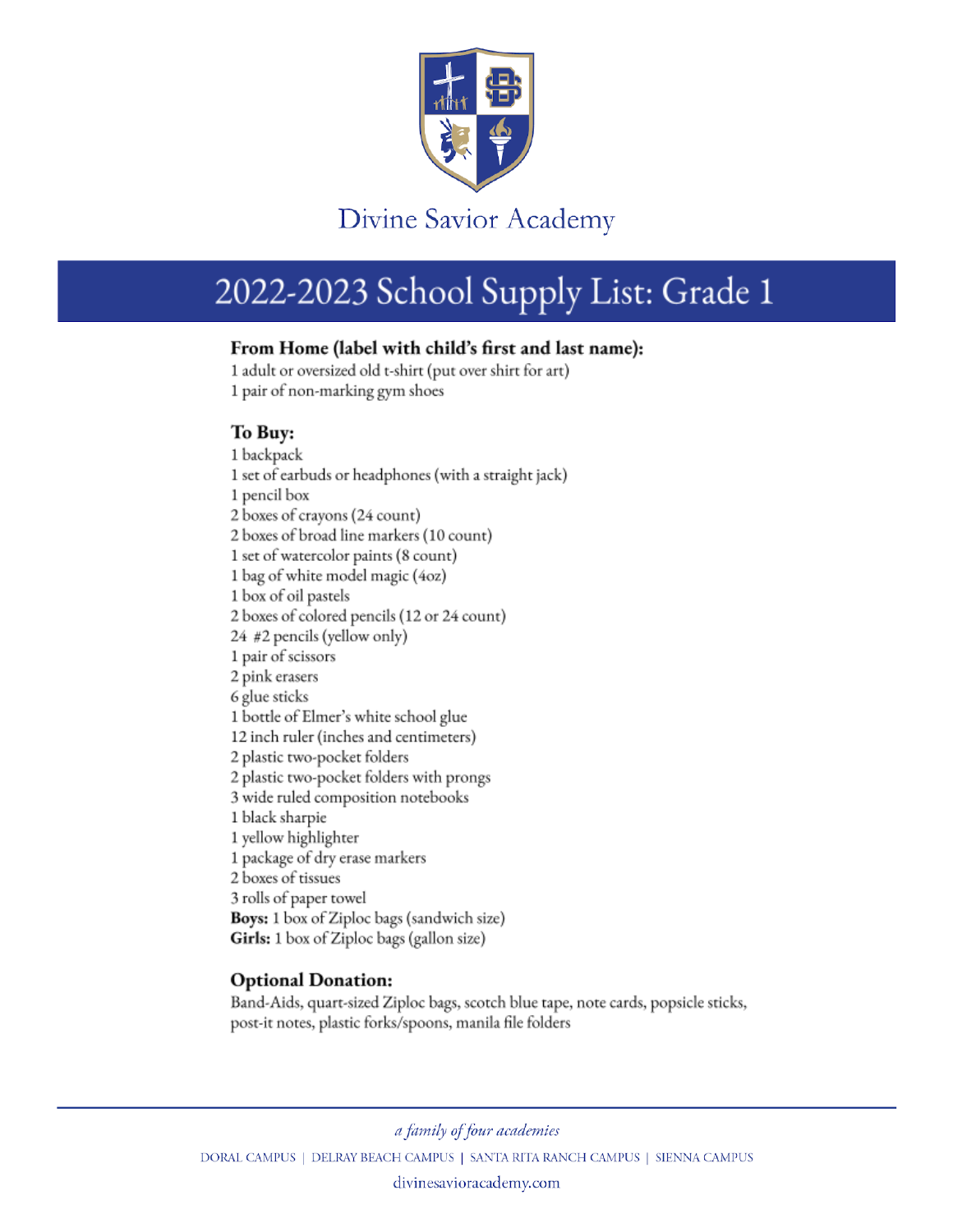

# 2022-2023 School Supply List: Grade 2

### From Home (label with child's first and last name):

1 adult or oversized old t-shirt (put over shirt for art) 1 pair of non-marking gym shoes

### To Buy:

1 backpack 1 set of earbuds or headphones (with straight jack) 1 big pencil box 2 boxes of crayons 2 boxes of markers 1 set of watercolor paints (preferably Crayola) 1 bag of white model magic 1 box of oil pastels 2 boxes of colored pencils 2 Ticonderoga #2 pencils (for Art) 24 sharpened #2 pencils (yellow only) 1 pair of scissors 4 pink erasers 6 glue sticks 1 bottle of Elmer's white school glue 12 inch ruler (inches and centimeters) 2 plastic two-pocket folders with prongs 4 composition notebooks 1 black sharpie 1 highlighter 1 package of dry erase markers 2 boxes of tissues 3 rolls of paper towel Boys: 1 box of Ziploc bags (sandwich size) Girls: 1 box of Ziploc bags (gallon size)

### **Optional Donation:**

Box of Band-Aids, highlighters, roll of blue tape, post-it notes, plastic forks/spoons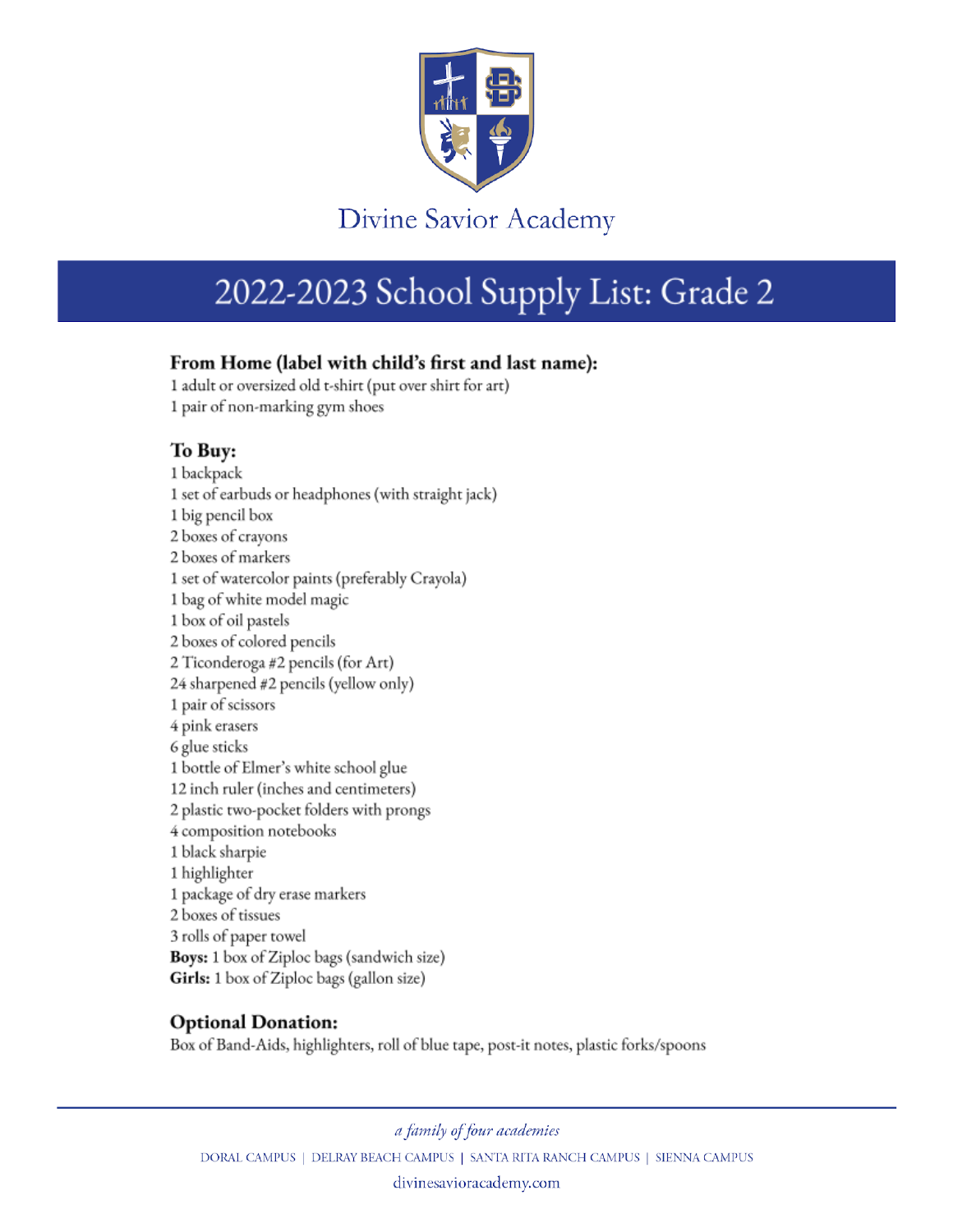

# 2022-2023 School Supply List: Grade 3

1 backpack 1 set of earbuds or headphones for iPad 1 small, zippered pencil pouch 1 box of 24 crayons 1 box of 10 washable markers (classic colors) 1 set of watercolor paints (preferably Crayola) 1 bag of white model magic 1 box of oil pastels 1 box of colored pencils 2 Ticonderoga #2 pencils (for Art) 48 sharpened #2 pencils (yellow only) 1 pair of scissors 2 block erasers 6 glue sticks 1 bottle of Elmer's white school glue 12 inch ruler (inches and centimeters) 4 plastic two-pocket folders with prongs (one blue and 3 other colors) 4 composition notebooks 2 packages of wide-ruled notebook paper 1 package of white 3x5 index cards 1 black sharpie 2 highlighters 1 package of dry erase markers 1 roll of masking tape 2 boxes of tissues 3 rolls of paper towel **Boys:** 1 pack of napkins Girls: 1 box of Ziploc bags (sandwich size)

#### You do not need to label your child's individual supplies.

### **Optional Donation:**

Box of Band-Aids, highlighters, roll of blue tape, post-it notes, plastic forks/spoons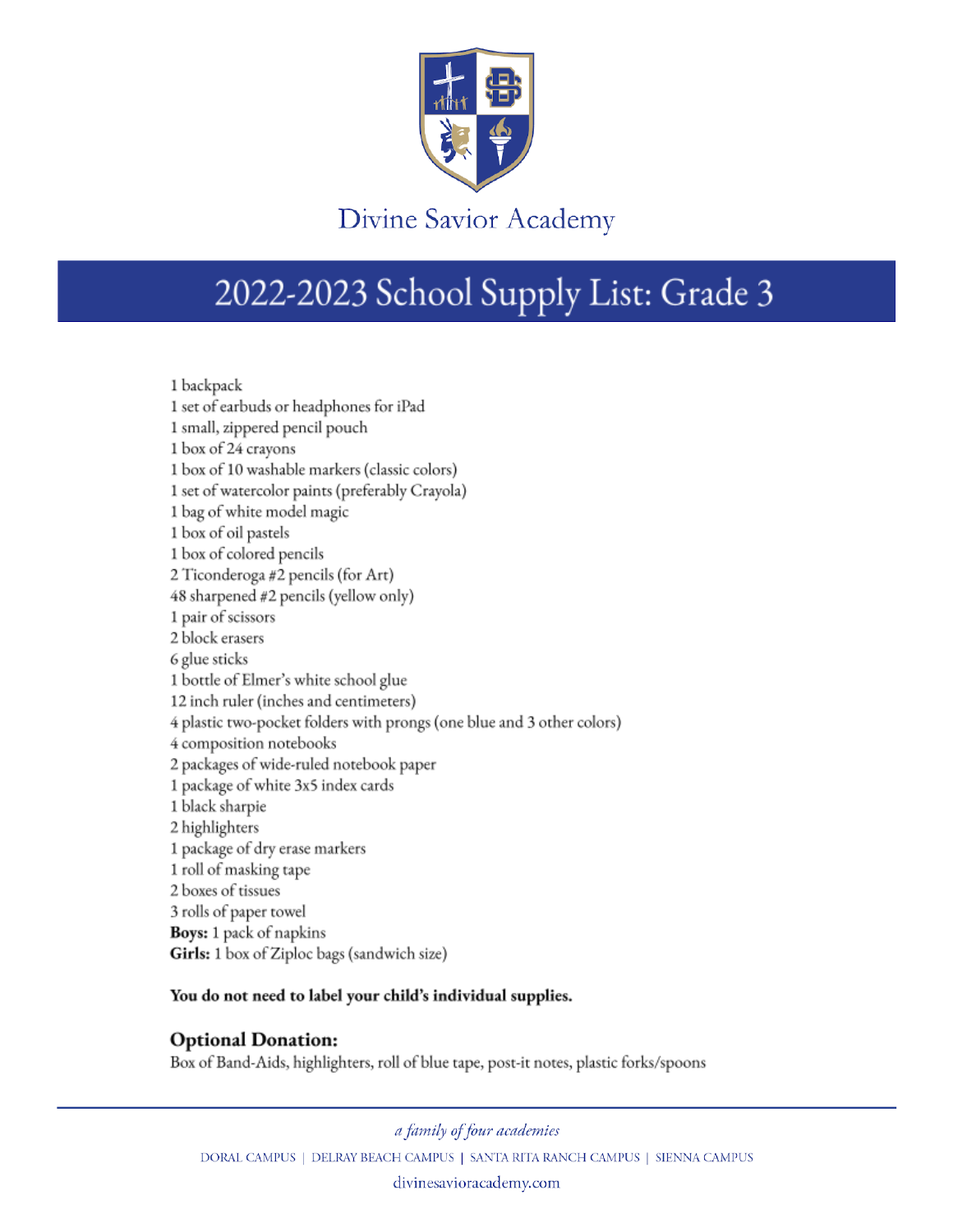

# 2022-2023 School Supply List: Grade 4

**1 backpack 1 set of earbuds or headphones for iPad 1 small, iippered pencil pouch**  1 box of 24 crayons 1 box of 10 washable markers (classic colors) 1 set of watercolor paints (preferably Crayola) **1 bag of white model magic**  1 box of oil pastels **1 box of colored pencils 2 Ticm deroga 112 pencls (for Art) 48 sharpened #2 penci]s {yeUow only) 1 pair of scissors 2 block erns-ers 6 glue sticks 1 bottle of Elmer's wh.ite school glue 12 inch ruler (inches and centimeters) 1 protractor 1 safety compass**  4 plastic two-pocket folders with prongs (one blue and 3 other colors) **4 composition notebooks 2 packages of wide-ruled notebook paper ( 500 sheets)**  1 package of white 3x5 index cards (100 cards) **1 black sharpie 2 highlighters 1 package of dry erase markers 1 package of post-it noces 1 roJl of masking tape 2 boxes of rissues 3 rolls of paper rowel Boys: 1 pack of napkins Girh: 1 box ofZipJoc bags (sandwich size}** 

#### You do not need to label your child's individual supplies.

#### **OptionaJ Donation:**

Box of Band-Aids, highlighters, roll of blue mpe, plastic forks/spoons

 $a$  *family of four academies* DORAL CAMPUS | DELRAY BEACH CAMPUS | SANTA RITA RANCH CAMPUS | SIENNA CAMPUS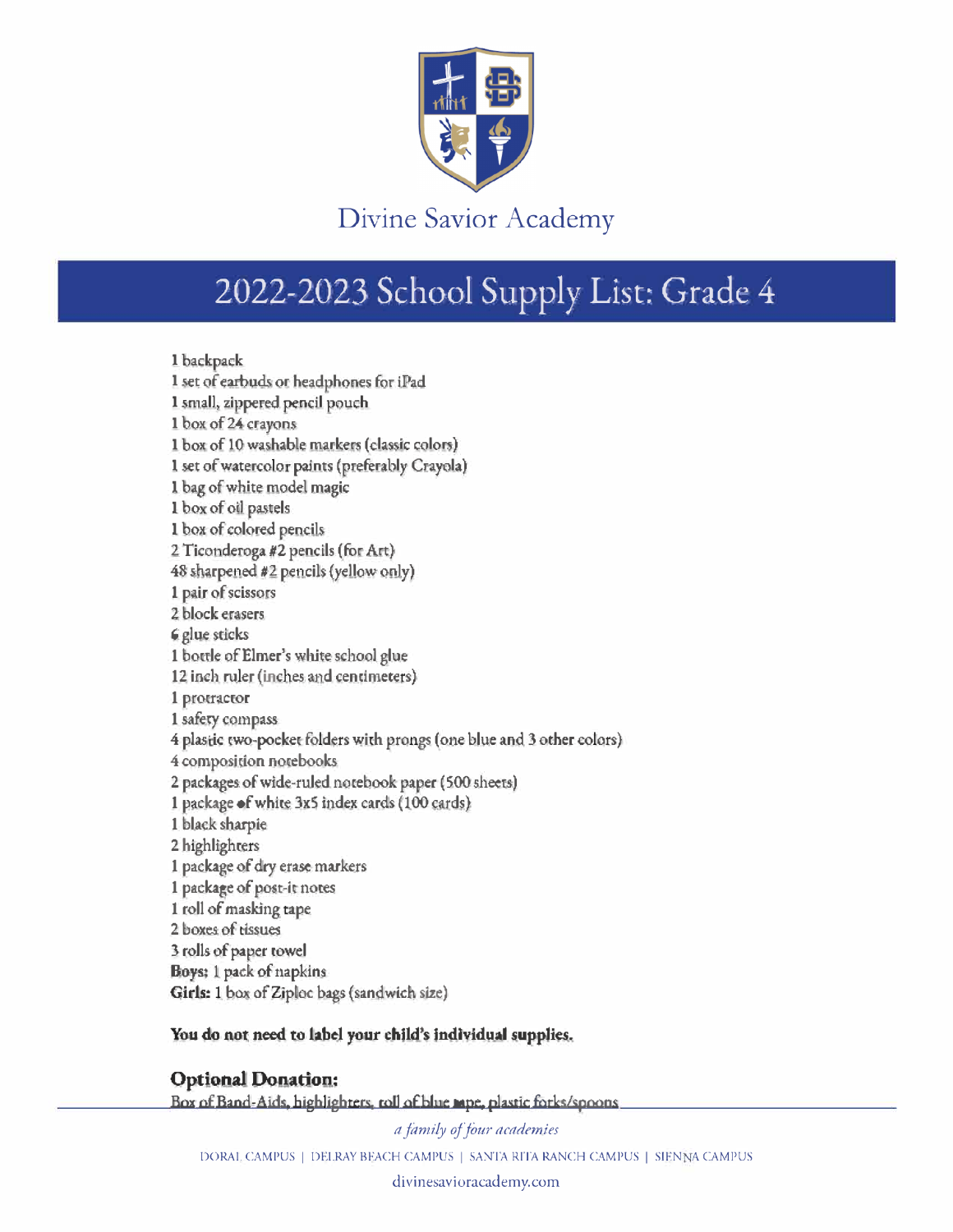

# 2022-2023 School Supply List: Grade 5

1 backpack 1 set of earbuds or headphones for MacBook 1 small, zippered pencil pouch 1 box of 12 thin-washable markers (classic colors) 1 set of watercolor paints (preferably Crayola) 1 bag of white model magic 1 box of oil pastels 1 box of colored pencils 2 Ticonderoga #2 pencils (for Art) 48 sharpened #2 pencils (yellow only) Red and blue pens 1 pair of scissors 2 block erasers 6 glue sticks 12 inch ruler (inches, centimeters, & millimeters) 1 protractor 1 safety compass 1 one-inch three-ring binder 4 plastic two-pocket folders with 3 holes (one blue and 3 other colors) 3 composition notebooks 3 college-ruled notebooks 2 packages of college-ruled notebook paper 1 package of graph paper (can be in a notebook with perforated pages) 2 package of white-ruled 3x5 index cards (100 cards) 1 black sharpie 2 highlighters 1 package of dry erase markers and dry erase eraser or cloth 1 package of post-it notes 2 boxes of tissues

3 rolls of paper towel

#### You do not need to label your child's individual supplies.

### **Optional Donation:**

Box of Band-Aids, napkins, ziploc bags, highlighters, roll of blue tape, plastic forks/spoons